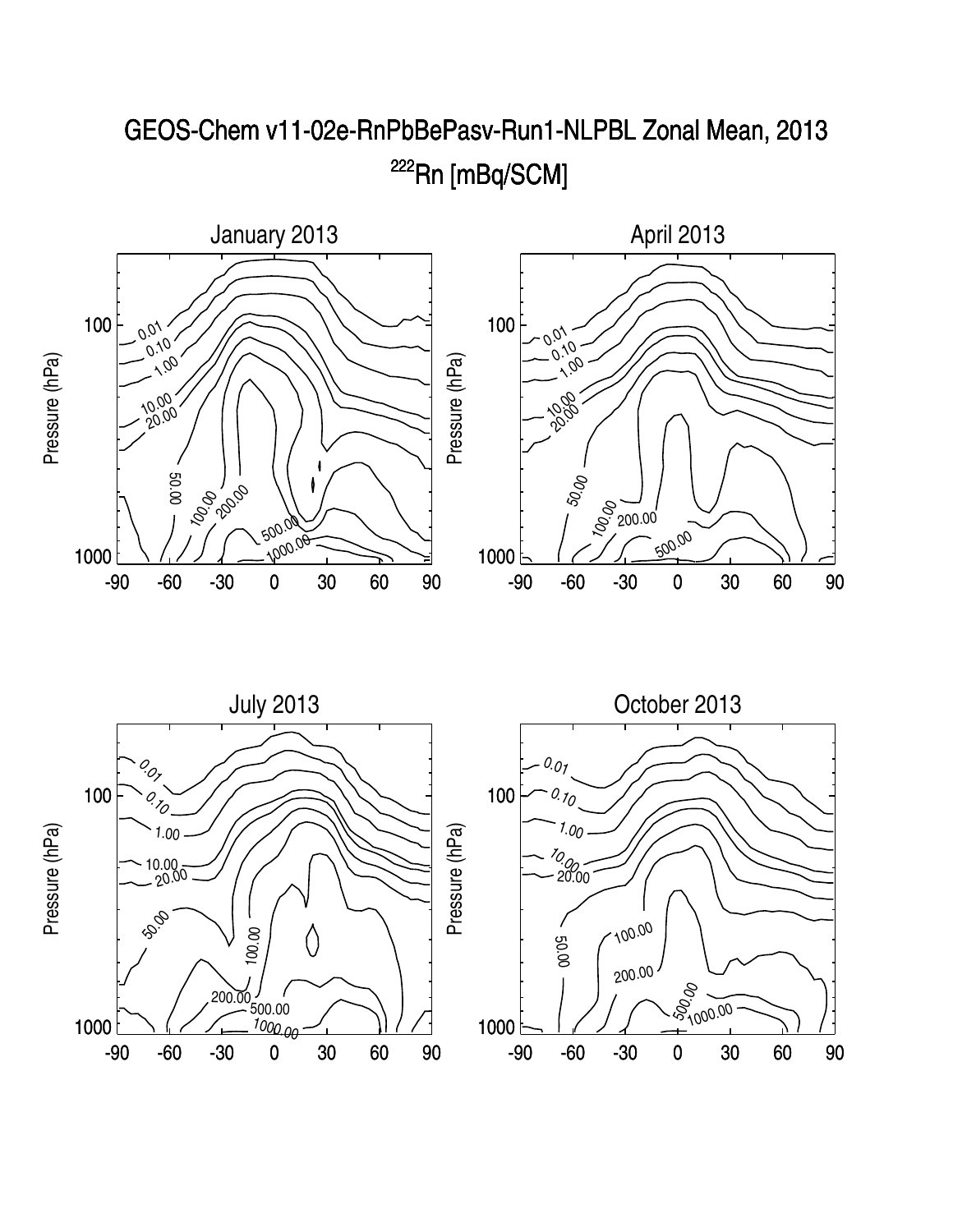

## GEOS-Chem v11-02e-RnPbBePasv-Run1-NLPBL Zonal Mean, 2013 <sup>210</sup>Pb [mBq/SCM]